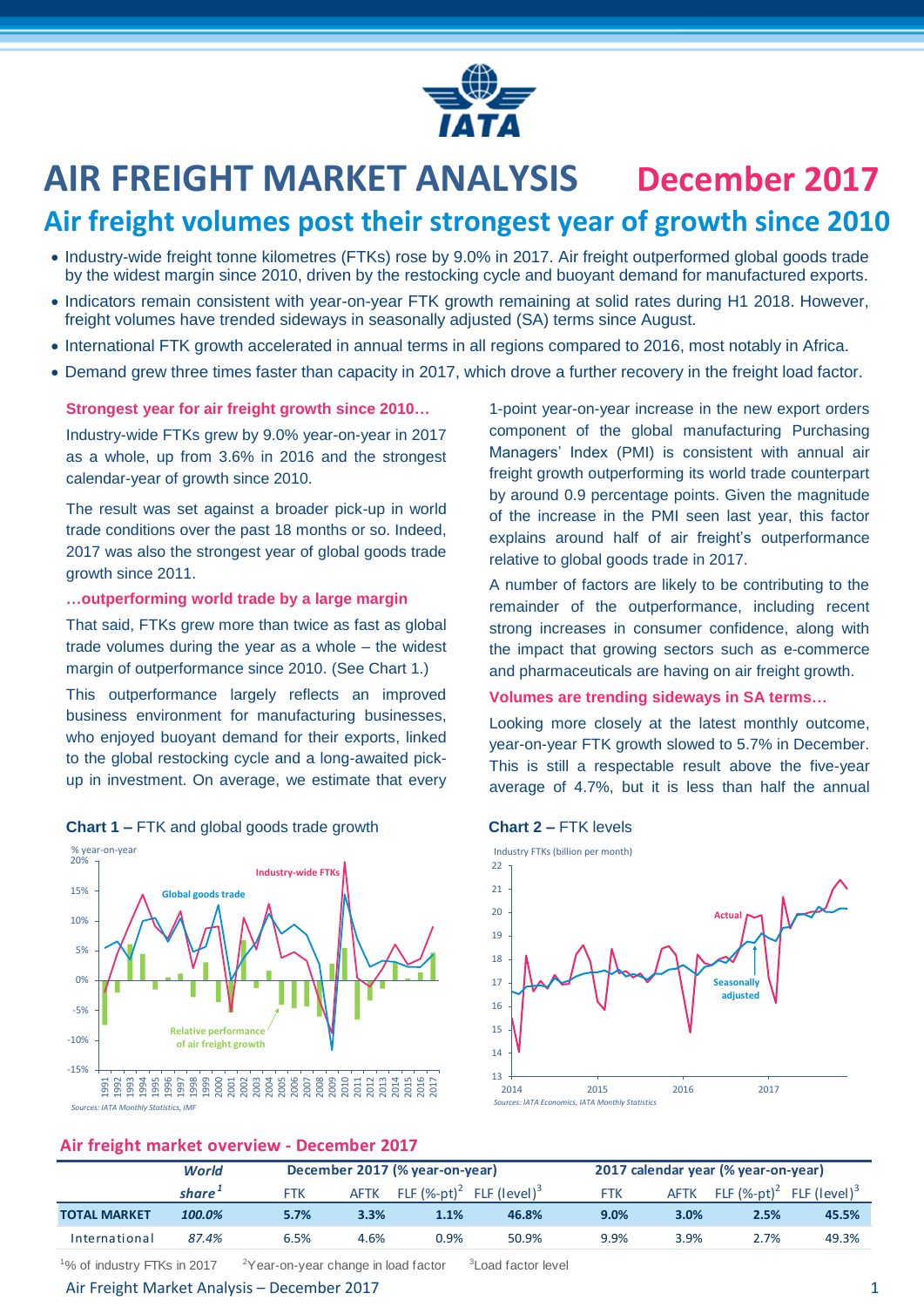growth rates seen during the middle of last year. Moreover, it is important to note that the robust yearon-year growth rates seen in the final third of the year stem from the upward trend in volumes seen in the first 8 months of last year; in fact, freight volumes have now trended sideways in SA terms since August. (See Chart 2, previous page.)

This clear change in the SA trend is visible in all of the three major freight-flying regions, and ties in with signs that the global restocking cycle has now run its course. We will of course continue to monitor these developments closely in the coming months.

#### **…but annual growth rates to remain solid in H1'18**

In any case, the shape of developments last year means that year-on-year FTK growth will remain supported at solid rates during the first half of 2018. This is consistent with the picture from key leading indicators of air freight demand, notably the new exports orders component of the global manufacturing PMI mentioned earlier. (See Chart 3.)

**Chart 3 –**FTK growth vs. global new export orders



*Sources: IATA Economics, IATA Monthly Statistics, Markit*

All told, we expect industry-wide FTK growth in 2018 as a whole to come in close to its five-year average pace in the region of 4.5%. After the very strong growth performance seen in 2017 this would be a robust outcome.

#### **Cargo demand grew 3x faster than capacity in 2017**

Available freight tonne kilometres (AFTKs) grew by 3.0% year-on-year in 2017 – the slowest full-year rate since 2012 and just one-third of the corresponding pace of demand. As a result, the industry-wide load factor rose by 2.5 percentage points relative to 2016.

That said, given the pause in the upward trend in SA FTKs during the final third of 2017, AFTKS are now trending upwards marginally faster than demand. This has seen the SA freight load factor fall back slightly in recent months.

#### **International FTK growth rose in all regions in 2017**

International FTKs grew by 9.9% year-on-year in 2017 as a whole, up from 3.6% in 2016. (See Chart 4.)

**Chart 4 –** International FTK growth by airline region of

registration



-10% -5% 0% 5% 10% 15% 20% 25% 30% International freight tonne kilometres (calendar years, % year-on-year) *Sources: IATA Economics, IATA Monthly Statistics*

#### **Africa tops the international growth chart…**

African airlines topped the international growth chart in 2017 for only the second time in a calendar year since our series began in 1990 (the other time was in 2010 at the time of the post-crisis rebound). Year-on-year FTK growth surged to 25.2%, up from 3.7% in 2016.

As we have noted before, African airlines' freight volumes has been helped by a strong upward trend in traffic between Africa and Asia. This follows an increase in the number of direct services between the two continents on the back of ongoing foreign investment flows into Africa from Asia; FTKs flown on the segment grew by nearly 64% in year-on-year terms in the first eleven months of the year. (See Chart 5.)





0% 2% 4% 6% 8% 10% 12% 14% 16% 18% 20% 22% Share of total international FTKs (%, Year-ended Nov 2017) Sources: *IATA Frou* 

#### **…as Latin America volumes return to growth**

Having fallen in each of the previous two calendar years, international FTKs flown by airlines based in Latin America returned to growth in 2017 (5.8%). This turnaround has been helped by a recovery in the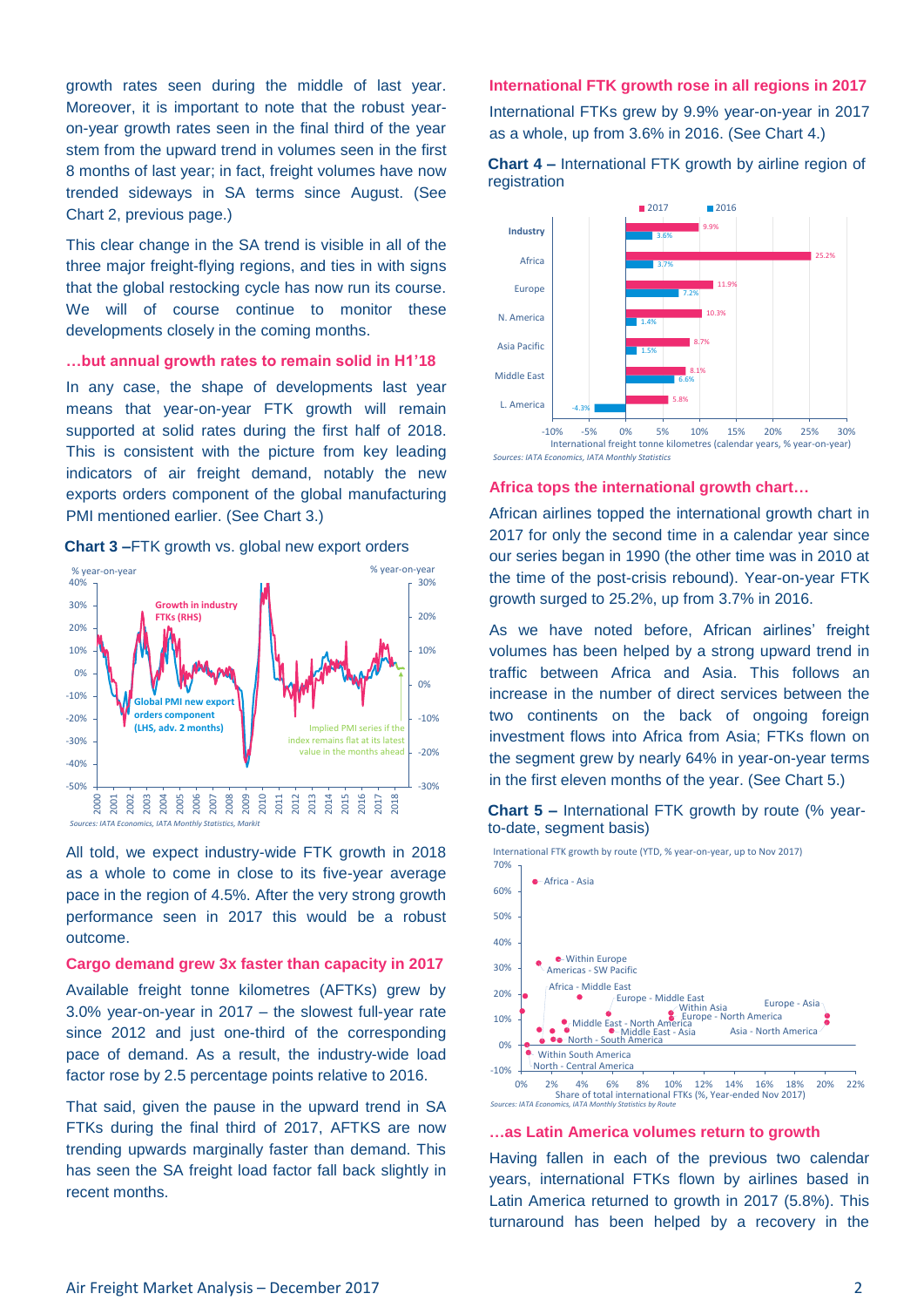continent's largest economy, Brazil. In SA terms, FTKs are currently back to levels last seen in late-2014.

#### **Middle East FTK share falls for 1st time since 2000**

Year-on-year growth in international FTKs flown by carriers based in the Middle East increased to 8.1% in 2017, from 6.6% in the previous year. The upward trend in SA traffic remained broadly steady at an annualized rate of 8-10% during the second half of 2017. However, having not seen the strong upward trend in traffic that other regions saw in during the first half of the year, the region's share of global FTKs flown fell for the first time in 18 years. (See Chart 6.)



**Chart 6 –** Breakdown of global FTKs by region

#### 1990 1992 1994 1996 1998 2000 2002 2004 2006 2008 2010 2012 2014 2016 *Source: IATA Monthly Statistics*

As we have previously noted, freight loads have increased substantially on the market segment to and from the Middle East to North America in recent months, following a fall in capacity flown on the route.

#### **The upward SA trend slowed in Europe in H2'17…**

European airlines posted the second fastest year-onyear growth rate of all regions in 2017 (11.9%, up from 7.2% in 2016). This is consistent with rising export demand for manufacturing goods made in the region; in fact, manufacturing firms in the eurozone are currently reporting that their export order books are growing at their fastest pace on record. (See Chart 7.)

That said, year-on-year FTK growth slowed to a 20 month low of 5.1% in December and the upward trend in international volumes flown by European airlines slowed to an annualized pace of around 2% during the second half of the year. We will continue to monitor developments in the trend closely in the data from the opening months of 2018.

#### **Chart 7 –** Selected new export orders components of manufacturing PMI indices



**…It is a similar case for Asia Pacific…**

It is a similar story for carriers based in Asia Pacific. (Recall that airlines based in the region fly 37% of all international FTKs.) International FTK growth accelerated to 8.7% in 2017 as a whole, up from 1.5% in 2016. Manufacturers in the major exporting nations of China and Japan reported increased demand for their exports throughout 2017, helped in part by a pickup in economic activity in Europe and a continued solid performance from the US. (Again, see Chart 5.)

Year-on-year FTK growth slowed to 6.8% in December. However, as is the case for European airlines, SA FTK volumes trended sideways over the second half of 2017.

#### **…and North American airlines**

North American airlines flew 10.3% more international FTKs in 2017 than they did the previous year. The comparative strength of the US economy and dollar over recent years has helped to support inbound air freight volumes to the US. (The potential boost to activity from the recently agreed tax package may be a further positive in this regard, although this will be offset in part by the recent weakening in the dollar.)

FTK growth remained above its five-year average pace in December (7.8% vs. 4.4%). As with European and Asia Pacific carriers, however, the current strength in the year-on-year growth rate mainly reflects increases seen earlier in 2017. Indeed, volumes in SA terms are currently in line with where they were in July.

> David Oxley [economics@iata.org](mailto:economics@iata.org) 31st January 2018